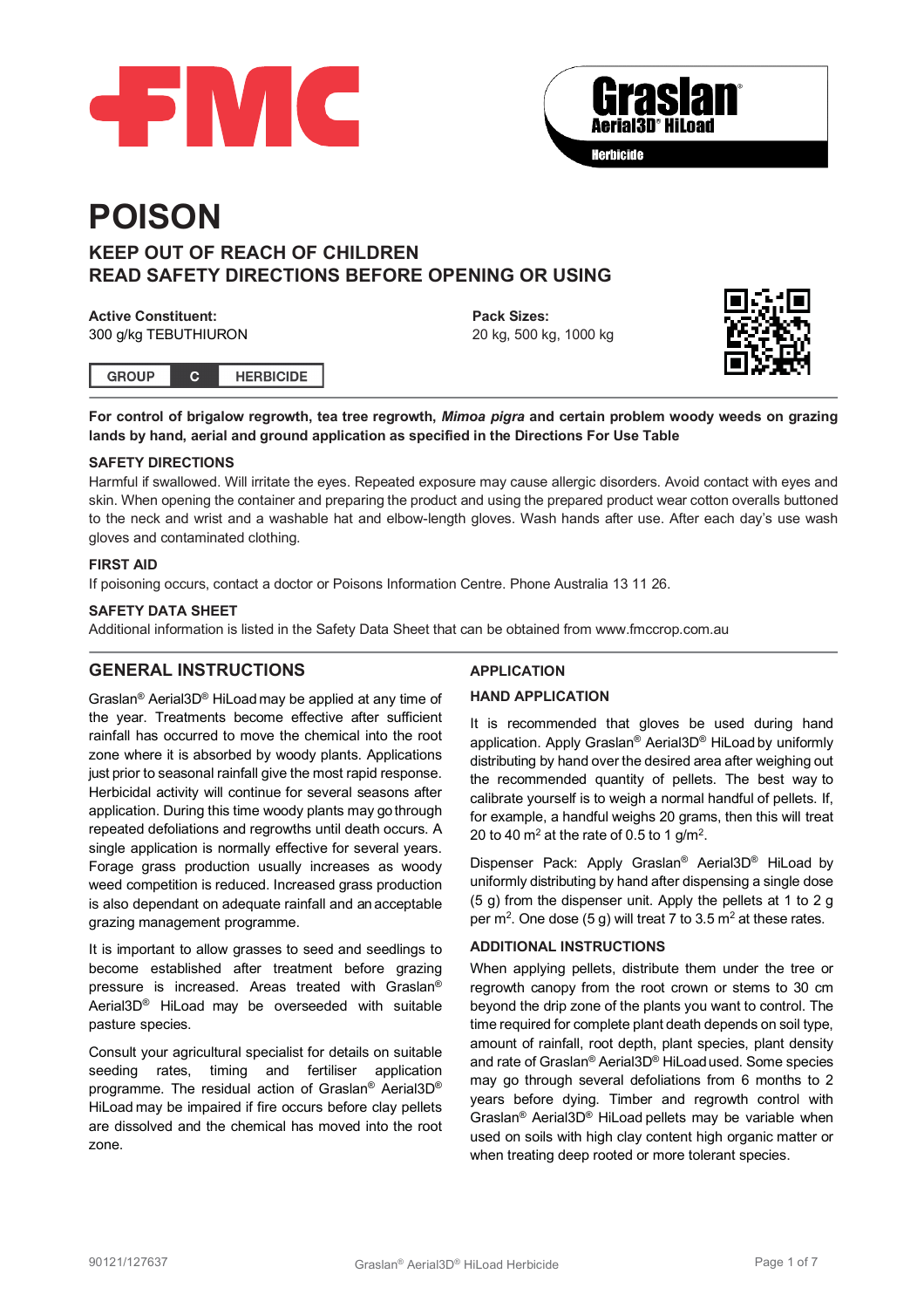## **TREATING INDIVIDUAL TREES BY HAND**

Estimate the area within 30 cm beyond the drip zone, i.e. the area under the plant canopy. It is essential that this area is treated as evenly as possible with pellets being spread from the tree trunk to slightly beyond the drip line formed by the branches.

**DO NOT** throw all the pellets at the base of the tree trunk. This will waste material and could result in poor control.

#### Example



## **TREATMENT OF CLUMPS OF TREES OR PATCHES OF REGROWTH BY HAND**

Graslan® Aerial3D® HiLoad pellets are particularly effective in treating areas of regrowth. Estimate the area within 30 cm beyond the drip zone and apply the Graslan® Aerial3D® HiLoad pellets on a grid pattern to uniformly cover the area. Pellets should be applied over the top of regrowth if at all possible, in an attempt to maintain a good distribution pattern.

#### Example



#### **TREATING FENCE LINES BY HAND**

Estimate the area to be treated, along the fence line and then apply Graslan® Aerial3D® HiLoad pellets on both sides of the fence line as evenly as possible within the area extending 30 cm out beyond drip zone.



**AERIAL AND GROUND APPLICATION**

Apply Graslan® Aerial3D® HiLoad by uniformly distributing with an approved aircraft or ground driven air equipment, after calibration to achieve the desired application rate.

#### **1. Aerial Application**

Aerial application of Graslan® Aerial3D® HiLoad can be carried out by fixed wing aircraft or helicopter fitted with specially designed application apparatus. Use a Positive Metering Device (Meterate) for fixed wing aircraft and Isolair or similar precision equipment for helicopters. A minimum flying height of 20 metres above the canopy of the target plants must be maintained. The swath width is dependent on the type of spreader used. The target areas must be correctly marked out and flown with the aid of GPS (Global Positioning System) or markers clearly visible to the operator or a method of marking approved by FMC Australasia Pty Ltd.

#### **2. Ground Application**

Ground applications of Graslan® Aerial3D® HiLoad can be carried out in suitable areas by accredited operators.

#### **CLEANING SPRAY EQUIPMENT**

Thoroughly clean all traces of Graslan® Aerial3D® HiLoad from vessels holding pellets e.g. bucket and gloves after use. Residues cleaned from this application equipment should not be emptied on areas where they will contact roots of desirable trees, shrubs or plants.

#### **HERBICIDE RESISTANCE WARNING**

GROUP<sub>1</sub> **C** HERBICIDE

Graslan® Aerial3D® HiLoad Herbicide is a member of the Ureas group of herbicides. The product has inhibitors of photosynthesis at photosystem II mode of action. For weed resistance management, the product is a Group C herbicide.

Some naturally-occurring weed biotypes resistant to the product and other Group C herbicides may exist through normal genetic variability in any weed population. The resistant individuals can eventually dominate the weed population if these herbicides are used repeatedly. These resistant weeds will not be controlled by this product or other Group C herbicides. Since the occurrence of resistant weeds is difficult to detect prior to use, FMC Australasia Pty Ltd accepts no liability for any losses that may result from the failure of this product to control resistant weeds. Strategies to minimise the risk of herbicide resistance are available. Contact your farm chemical supplier, consultant, local Department of Agriculture or local FMC representative.

## **PROTECTION OF CROPS, NATIVE AND OTHER NON-TARGET PLANTS**

**DO NOT** apply on or near native or non-target trees or other plants or on areas where their roots may extend or in locations where the chemical may be washed or moved into contact with their roots.

Use of this product may cause temporary herbicidal symptoms to appear on perennial grasses, including buffel grass, particularly after extended dry periods. Higher rates of application  $(2 \text{ g/m}^2)$  may kill grasses, particularly native annuals. This effect can be minimised by application when grasses are dormant (autumn application).

Use of this product may seriously injure desirable forage plants such as pasture legumes and other broadleaf plants. These species may regenerate in subsequent seasons.

Retain at least 20 percent of the original tree population in wildlife corridors that are at least 100 meters wide. These are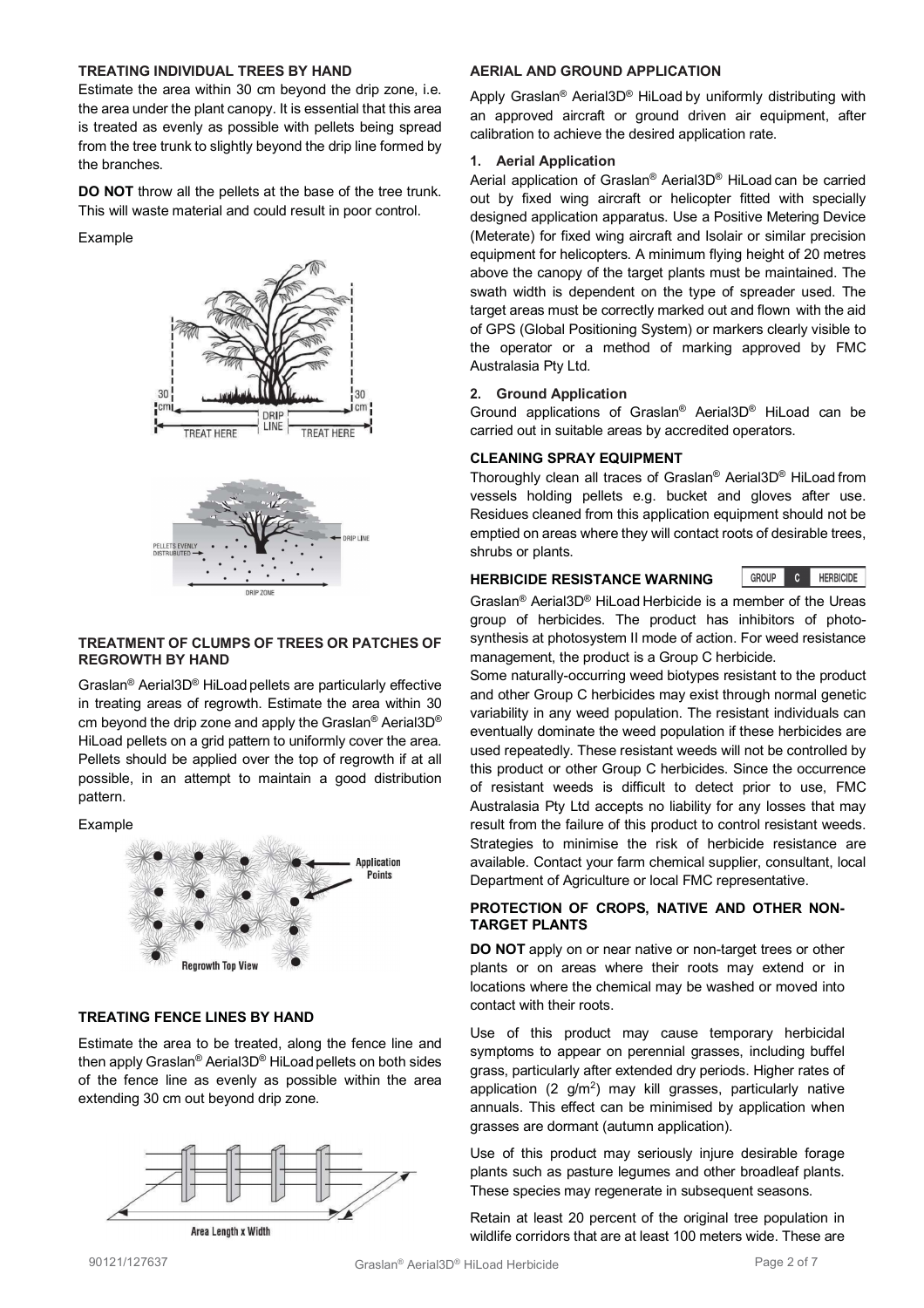essential for shade and protection of livestock and native fauna. Ideally, shelter belts should traverse variable terrain, particularly ridgelines and hill tops as well as watercourses, and link other vegetated corridors where possible.

For long term viability retain a minimum of 5 hectares for shade areas, regardless of vegetation type.

## **PROTECTION OF LIVESTOCK**

Poisonous plants may become more palatable after application of granules and stock should be kept away from these plants until they have died down.

#### **PROTECTION OF WILDLIFE, FISH, CRUSTACEANS AND ENVIRONMENT**

Harmful to native birds and mammals with long lasting effects. **DO NOT** use on sites where vulnerable, threatened, endangered or critically endangered bird to occur. **DO NOT** heap granules and collect granules spilled during loading. Very toxic to aquatic life. **DO NOT**  contaminate wetlands or watercourses with this product or used containers.

### **STORAGE AND DISPOSAL**

Single-rinse or shake remainder into spray tank/water/dip/drench, etc. **DO NOT** dispose of undiluted chemicals on site. Puncture and deliver empty packaging to an approved waste management facility. If an approved waste management facility is not available, bury the empty packaging 500 mm below the surface in a disposal pit specifically marked and set up for this purpose, clear of waterways, desirable vegetation and tree roots, in compliance with relevant local, state or territory government regulations. **DO NOT** burn empty containers or product.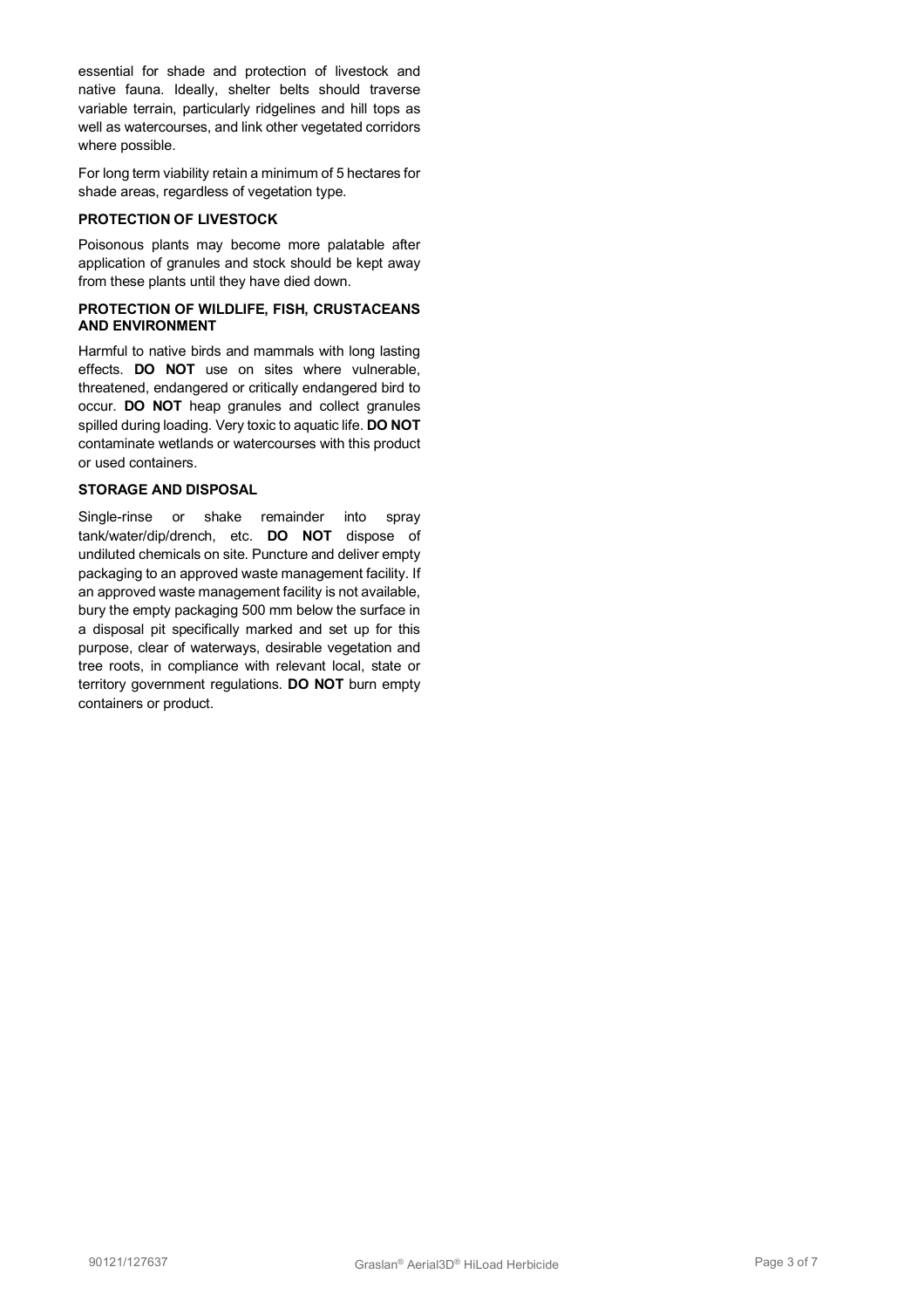# **DIRECTIONS FOR USE**

**Restraints:**

#### **For PROFESSIONAL use only**

**DO NOT** apply this product to salt or erosion prone areas.

**DO NOT** apply this product within 100 metres of a recognised watercourse.

**DO NOT** apply Graslan® Aerial3D® HiLoadon land with a slope greater than 20 percent (11 degrees).

**DO NOT** apply Graslan® Aerial3D® HiLoadunder conditions which will cause pellet movement to non-target areas during application.

RETAIN at least 20 percent of the original tree population in wildlife corridors that are at least 100 metres wide. These are essential for shade and protection of livestock and native fauna. Ideally, shelter belts should traverse variable terrain, particularly ridgelines and hill tops as well as water courses, and link other vegetated corridors where possible.

FOR LONG TERM VIABILITY retain a minimum of 5 hectares for shade areas, regardless of vegetation type. **DO NOT** apply Graslan® Aerial3D® HiLoad on field crops, near desirable trees or shrubs or to areas into which their roots may extend or in locations where the chemical may be washed into contact with their roots as injury or death may occur.

**DO NOT** apply Graslan® Aerial3D® HiLoadto land to be put under field crops within 5 years of application.

## **Table 1: Hand Application (WA, NT only)**

See GENERAL INSTRUCTIONS – APPLICATION section for application method details.

| <b>SITUATION</b>                                                   | <b>WEEDS CONTROLLED</b>           | RATE g/m <sup>2</sup> | <b>CRITICAL COMMENTS</b>                                                                                                                                                                                                                                                                           |  |
|--------------------------------------------------------------------|-----------------------------------|-----------------------|----------------------------------------------------------------------------------------------------------------------------------------------------------------------------------------------------------------------------------------------------------------------------------------------------|--|
| Tea tree regrowth and<br>associated woody weeds on<br>grazing land | <b>Black Tea Tree</b>             |                       | Estimate the area within 30 cm beyond the<br>drip zone of each target weed or group<br>of weeds and calculate the amount of<br>Graslan <sup>®</sup> Aerial3D <sup>®</sup> HiLoad to cover area to<br>be treated.                                                                                   |  |
|                                                                    | <b>Broadleaf Tea Tree</b>         | 0.6                   |                                                                                                                                                                                                                                                                                                    |  |
|                                                                    | Cocky Apple*                      | 1.3                   |                                                                                                                                                                                                                                                                                                    |  |
|                                                                    | Paperbark Tea Tree,<br>Poplar Gum | 1                     |                                                                                                                                                                                                                                                                                                    |  |
|                                                                    | Swamp Box                         | 1.3                   | Distribute the required dose uniformly within                                                                                                                                                                                                                                                      |  |
| Other woody weeds on<br>grazing land                               | African Boxthorn                  |                       | this area.<br>Use the higher rate for heavy density<br>regrowth and heavy clay soils.<br>* Some suppression of these species is                                                                                                                                                                    |  |
|                                                                    | Coolibah                          | 0.6                   |                                                                                                                                                                                                                                                                                                    |  |
|                                                                    | Parkinsonia                       | 0.6 to 1              |                                                                                                                                                                                                                                                                                                    |  |
|                                                                    | Prickly Acacia                    | 1                     |                                                                                                                                                                                                                                                                                                    |  |
|                                                                    | Rubbervine                        | 1                     | provided by the rates given.                                                                                                                                                                                                                                                                       |  |
|                                                                    | Whitewood                         | 0.6                   |                                                                                                                                                                                                                                                                                                    |  |
| Giant sensitive tree on grazing<br>land and other grasslands       | Mimosa pigra                      | 0.6                   | Apply after the onset of (storms to moisten<br>soil, close soil cracks where applicable and<br>freshen growth of Giant sensitive tree) and<br>before wet season surface flooding.<br>Repeat application may be required in year<br>two for long term control. Some grass<br>suppression may occur. |  |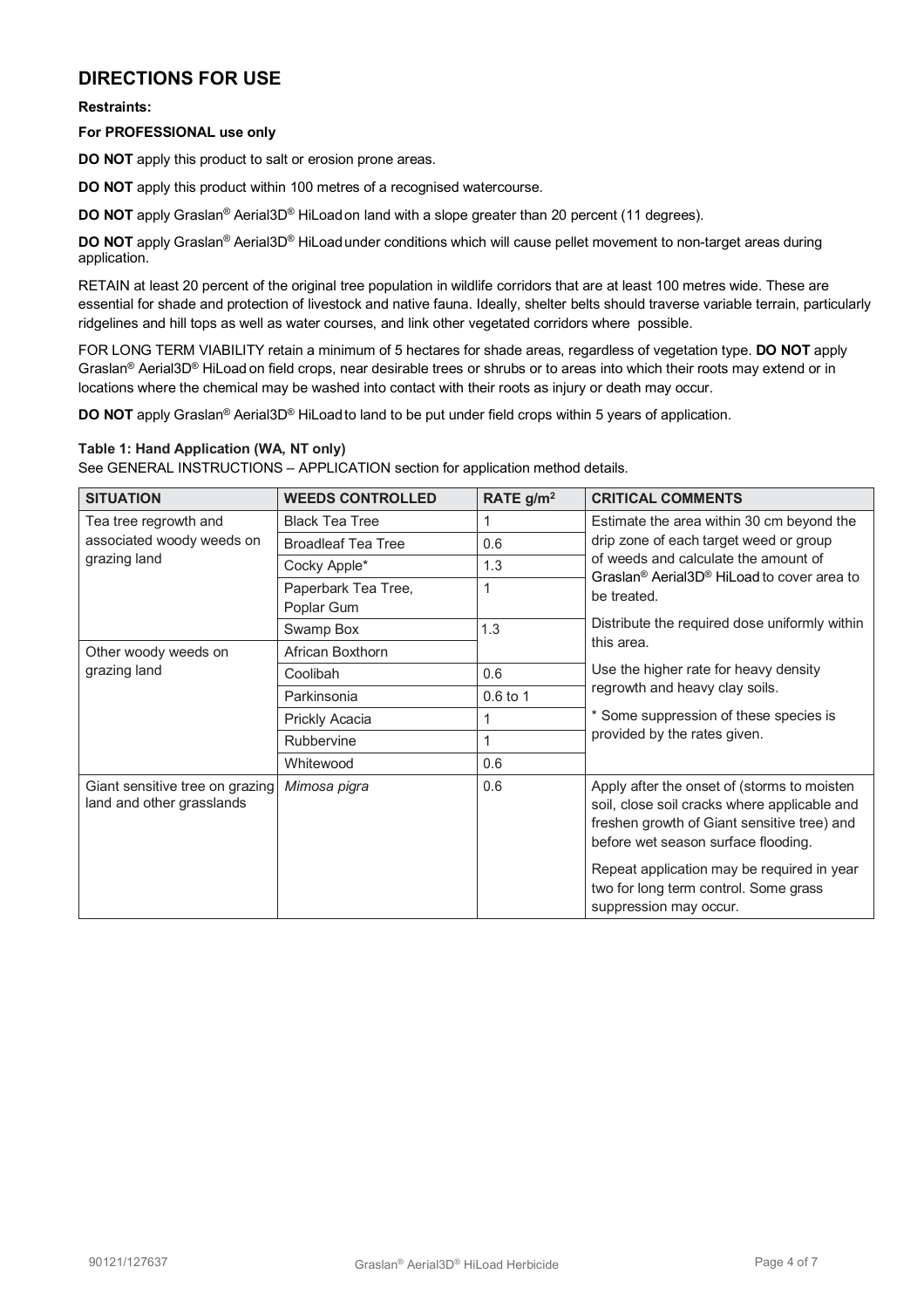## **Table 2: Hand Application (Qld only)**

See GENERAL INSTRUCTIONS – APPLICATION section for application method details.

| <b>SITUATION</b>          | <b>WEEDS CONTROLLED</b>   | RATE g/m <sup>2</sup> | <b>CRITICAL COMMENTS</b>                                                                                                    |  |
|---------------------------|---------------------------|-----------------------|-----------------------------------------------------------------------------------------------------------------------------|--|
| Brigalow regrowth and     | Belah                     | 1                     | Estimate the area within 30 cm beyond the<br>drip zone of each target weed or group                                         |  |
| associated problem woody  | Brigalow,                 | $0.6$ to 1            |                                                                                                                             |  |
| weeds on grazing land     | <b>Currant Bush</b>       |                       | of weeds and calculate the amount of                                                                                        |  |
|                           | Dawson Gum                | 0.6                   | Graslan <sup>®</sup> Aerial3D <sup>®</sup> HiLoad to cover area to<br>be treated.<br>Distribute the required dose uniformly |  |
|                           | False Sandalwood*         | 1.3                   |                                                                                                                             |  |
|                           | <b>Holly Bush</b>         | 1                     |                                                                                                                             |  |
|                           | Limebush,                 | 0.6                   | within this area.                                                                                                           |  |
|                           | Poplar Box,               |                       | Use the higher rate for heavy density                                                                                       |  |
|                           | Whitewood,                |                       | regrowth and heavy clay soils.                                                                                              |  |
|                           | Yellowwood                |                       | * Some suppression of these species is                                                                                      |  |
| Tea tree regrowth and     | <b>Black Tea Tree</b>     | 1                     | provided by the rates given.                                                                                                |  |
| associated woody weeds on | <b>Broadleaf Tea Tree</b> | 0.6                   |                                                                                                                             |  |
| grazing land              | Cocky Apple*              | 1.3                   | Use only for regrowth control, not clearing<br>virgin bush.                                                                 |  |
|                           | Paperbark Tea Tree,       | 1                     |                                                                                                                             |  |
|                           | Poplar Gum                |                       |                                                                                                                             |  |
|                           | Swamp Box                 | 1.3                   |                                                                                                                             |  |
| Other woody weeds on      | African Boxthorn          | 1.3                   |                                                                                                                             |  |
| grazing land              | Silver Leaved Ironbark,   | 1                     |                                                                                                                             |  |
|                           | <b>Brown Box</b>          |                       |                                                                                                                             |  |
|                           | Coolibah                  | 0.6                   |                                                                                                                             |  |
|                           | Gidgee                    | $0.3$ to $0.6$        |                                                                                                                             |  |
|                           | Gum-topped Box            | 1                     |                                                                                                                             |  |
|                           | <b>Groundsel Bush</b>     | 0.6                   |                                                                                                                             |  |
|                           | Lantana*                  | 1.3                   |                                                                                                                             |  |
|                           | Parkinsonia               | 0.6 to 1              |                                                                                                                             |  |
|                           | Pink Bloodwood            | 0.6                   |                                                                                                                             |  |
|                           | Prickly Acacia,           | 1                     |                                                                                                                             |  |
|                           | Rubbervine,               |                       |                                                                                                                             |  |
|                           | Wild Rosemary             |                       |                                                                                                                             |  |

## **Table 3: Hand Application (NSW only)**

See GENERAL INSTRUCTIONS – APPLICATION section for application method details.

| <b>SITUATION</b>                                                              | <b>WEEDS CONTROLLED</b> | RATE $g/m2$ | <b>CRITICAL COMMENTS</b>                                                                                                                                                                                                                                                                                                                                                                                                                                                |
|-------------------------------------------------------------------------------|-------------------------|-------------|-------------------------------------------------------------------------------------------------------------------------------------------------------------------------------------------------------------------------------------------------------------------------------------------------------------------------------------------------------------------------------------------------------------------------------------------------------------------------|
| Brigalow regrowth and<br>associated problem<br>woody weeds on<br>grazing land | <b>Brigalow</b>         | $0.6$ to 1  | Estimate the area within 30 cm beyond the<br>drip zone of each target weed or group of<br>weeds and calculate the amount of Graslan <sup>®</sup><br>Aerial3D <sup>®</sup> HiLoad to cover area to be treated.<br>Distribute the required dose uniformly within<br>this area.<br>Use the higher rate for heavy density regrowth<br>and heavy clay soils.<br>* Some suppression of these species is<br>provided by the rates given.<br># DO NOT use within 30 m of trees. |
|                                                                               | <b>Currant Bush</b>     |             |                                                                                                                                                                                                                                                                                                                                                                                                                                                                         |
|                                                                               | Holly Bush              | 0.6         |                                                                                                                                                                                                                                                                                                                                                                                                                                                                         |
|                                                                               | Limebush                | 0.6         |                                                                                                                                                                                                                                                                                                                                                                                                                                                                         |
|                                                                               | Whitewood               | 0.6         |                                                                                                                                                                                                                                                                                                                                                                                                                                                                         |
|                                                                               | False Sandalwood*       | 1.3         |                                                                                                                                                                                                                                                                                                                                                                                                                                                                         |
| Other woody weeds on<br>grazing land                                          | African Boxthorn        |             |                                                                                                                                                                                                                                                                                                                                                                                                                                                                         |
|                                                                               | Blue Heliotrope#        | 0.3         |                                                                                                                                                                                                                                                                                                                                                                                                                                                                         |
|                                                                               | Groundsel Bush          | 0.6         |                                                                                                                                                                                                                                                                                                                                                                                                                                                                         |
|                                                                               | Lantana*                | 1.3         |                                                                                                                                                                                                                                                                                                                                                                                                                                                                         |
|                                                                               | <b>Wild Rosemary</b>    | 1           |                                                                                                                                                                                                                                                                                                                                                                                                                                                                         |
|                                                                               |                         |             | <b>DO NOT</b> apply to single continuous area<br>greater than 0.5 hectares in size.                                                                                                                                                                                                                                                                                                                                                                                     |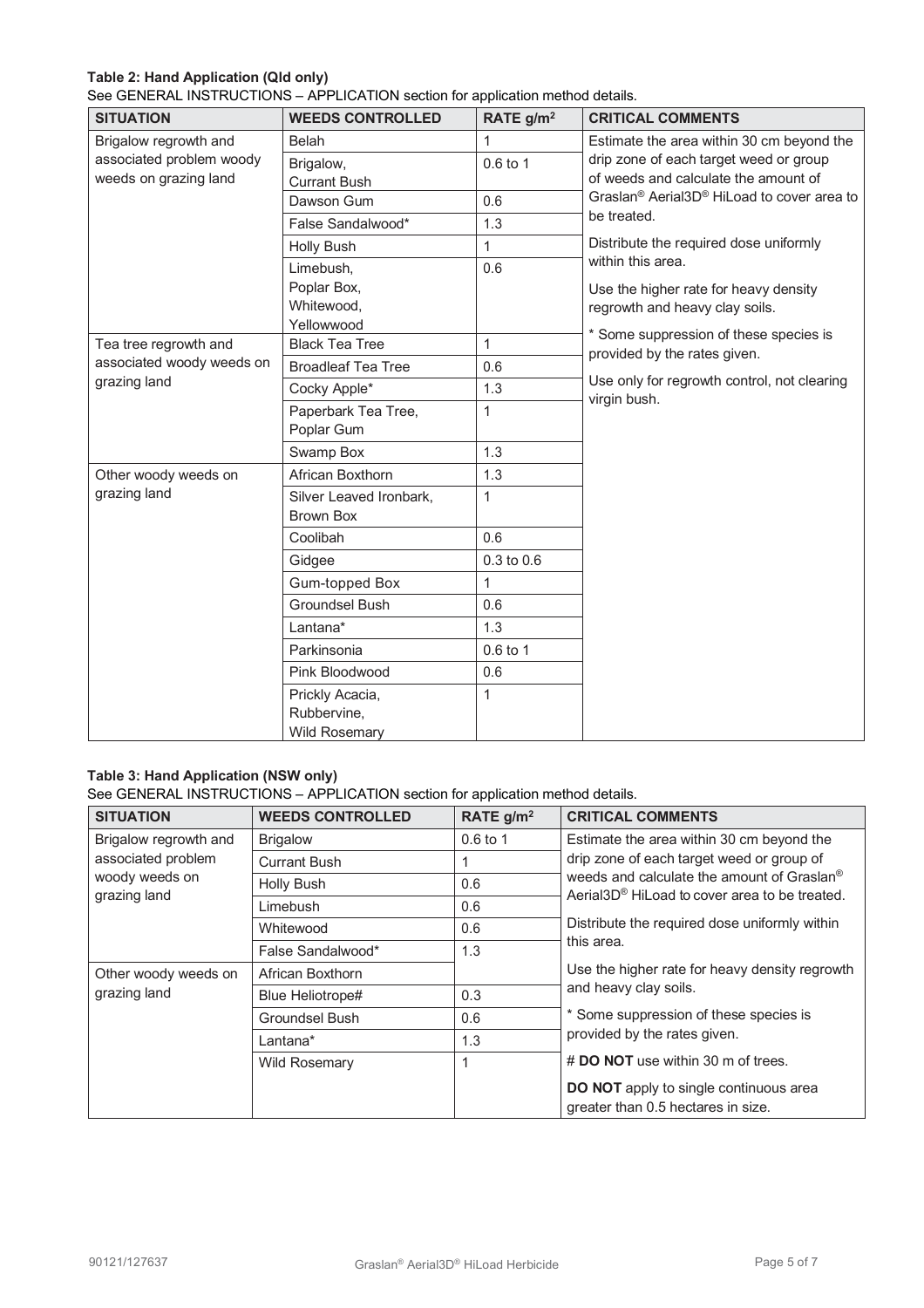## **Table 4: Aerial and Ground Application**

See GENERAL INSTRUCTIONS – APPLICATION section for application method details.

| <b>SITUATION</b>                                                                              | <b>WEEDS</b><br><b>CONTROLLED</b>                                                                                                             | <b>STATE</b> | <b>RATE</b><br>kg/ha | <b>CRITICAL COMMENTS</b>                                                                                                                                                                                                                                                                               |
|-----------------------------------------------------------------------------------------------|-----------------------------------------------------------------------------------------------------------------------------------------------|--------------|----------------------|--------------------------------------------------------------------------------------------------------------------------------------------------------------------------------------------------------------------------------------------------------------------------------------------------------|
| Brigalow regrowth<br>and associated<br>problem woody<br>weeds on grazing<br>land              | Belah, Brigalow,<br>Currant Bush,<br>Dawson Gum,<br>Limebush, Poplar<br>Box, Scrub<br>Boonaree,<br>Whitewood, Wild<br>Rosemary,<br>Yellowwood | Qld only     | 5 to 10              | For Brigalow areas, a guide to the recommended<br>rates is 5 kg for lighter duplex soils, 6.6 kg for<br>medium density regrowth on light clay soils, 8.3 kg<br>and above for heavy density regrowth on heavy<br>acidic clays.                                                                          |
|                                                                                               | False Sandalwood                                                                                                                              |              | 6.6 to 10            | On False Sandalwood partial control and<br>suppression only will be obtained at the specified<br>rate.                                                                                                                                                                                                 |
| Tea Tree regrowth<br>and associated<br>woody weeds on                                         | Broadleaf Tea Tree,<br>Paperbark Tea Tree                                                                                                     |              | 3.3 to 5             | For Tea Tree use the highest rate if the area is<br>prone to waterlogging. Excessive rainfall or<br>waterlogging may reduce control.                                                                                                                                                                   |
| grazing land                                                                                  | Cocky Apple*,<br>Swamp Box                                                                                                                    |              | 6.6                  | * For Cocky Apple partial control and suppression only<br>will be given at the specified rate.                                                                                                                                                                                                         |
| Other woody weeds                                                                             | Gidgee                                                                                                                                        |              | 3.3 to 6.6           | Use the high rate on dense growth or heavy clay soils.                                                                                                                                                                                                                                                 |
| on grazing land                                                                               | Parkinsonia                                                                                                                                   | Qld, NT      | 6.6 to 10            |                                                                                                                                                                                                                                                                                                        |
|                                                                                               | Prickly Acacia                                                                                                                                | only         | 5 to 6.6             |                                                                                                                                                                                                                                                                                                        |
|                                                                                               | Polar Gum                                                                                                                                     |              | 7.5 to 10            |                                                                                                                                                                                                                                                                                                        |
|                                                                                               | <b>Rubber Vine</b>                                                                                                                            |              | 5 to 10              |                                                                                                                                                                                                                                                                                                        |
| Eucalypt woodland<br>management<br>using Property<br>Management<br><b>Planning Principles</b> | Poplar Box                                                                                                                                    | Qld only     | 5 to 6.6             | Use the higher rate on dense growth or heavier clay<br>soils. To be used in accordance with any "Tree<br>Clearing Guidelines" and 30% intact retention of<br>species as per relevant Vegetation Management Act.<br>Use only for re- growth control not clearing of virgin<br>bush.                     |
| <b>Giant Sensitive Tree</b><br>on grazing land and<br>other grasslands                        | Mimosa pigra                                                                                                                                  | NT only      | 3.3 to 6.6           | Apply after the onset of storms (to moisten soil,<br>close soil cracks (where applicable) and freshen<br>growth of giant sensitive tree) and before wet<br>season surface flooding. Repeat application may be<br>required in year two for long term control.<br>Some grass suppression may occur.<br>. |

**NOT TO BE USED FOR ANY PURPOSE, OR IN ANY MANNER, CONTRARY TO THIS LABEL UNLESS AUTHORISED UNDER APPROPRIATE LEGISLATION**